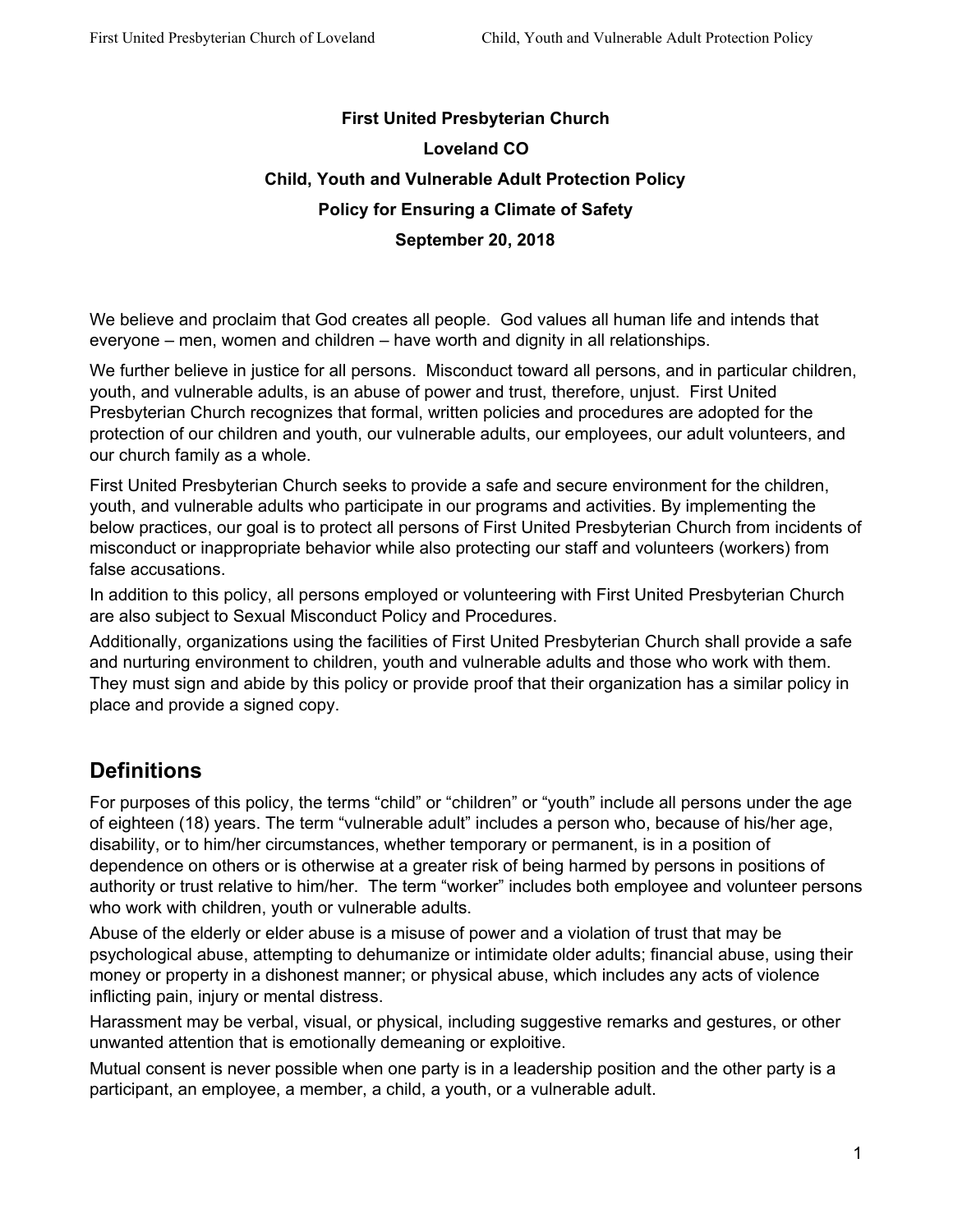Mandatory reporters are a legal category that includes clergy and clerks of session according to Colorado state law. However, the PCUSA Book of Order adds Elders and Deacons as Mandated Reporters who are legally required to report incidents of abuse.

## **Selection of Workers**

All persons who desire to work with the children, youth and vulnerable adults participating in our programs and activities will be screened. This includes both employee and volunteer workers, regardless of position. This includes individuals directly participating and others with incidental contact. This screening includes the following:

### **1. Six Month Rule**

No person will be considered for any position involving contact with minors until she/he has been involved with First United Presbyterian Church for a minimum of six (6) months. This time of interaction between our leadership and the applicant allows for better evaluation and suitability of the applicant for working with children. For temporary residents, parents of minors, or other individuals recommended as a volunteer the six-month rule may be waived after a personal interview and recommendation from their home church or previous organization.

### **2. Written Application**

All persons must complete and sign a written application. The application will request basic information from the applicant and will inquire into previous experience with children, youth, or vulnerable adults, previous church**/**organization affiliation, reference and employment information, as well as disclosure of any previous criminal convictions. The application form will be maintained in confidence on file at the First United Presbyterian Church.

#### **3. Personal Interview**

Upon completion of the application, a face-to-face interview may be scheduled with the applicant to discuss his/her suitability for the position.

## **4. Reference Checks**

Before an applicant is permitted to work with children, youth, or vulnerable adult, at least two of the applicants' references will be checked. These references should be of an institutional nature as opposed to personal or family references, preferably from organizations where the applicant has worked with children, youth or vulnerable adults in the past. Documentation of the reference checks will be maintained in confidence on file at First United Presbyterian Church.

## **5. Criminal Background Check**

A national criminal background check is required for all employees and volunteers (regardless of position). A background check will be performed for applicants who will be involved in any activities with children, youth, and vulnerable adults including but not limited to Sunday school, nursery, youth group, camp, Vacation Bible School, mission work, overnight activities, occasional one-on-one or group contact or incidental contact with children, youth, and vulnerable adults.

Before a background check is run, applicants will be asked to sign an authorization form allowing First United Presbyterian Church to run the check. If an individual declines to sign the authorization form, s/he will be unable to work with children, youth, or vulnerable adults. The background check authorization form and results will be maintained in confidence on file at the First United Presbyterian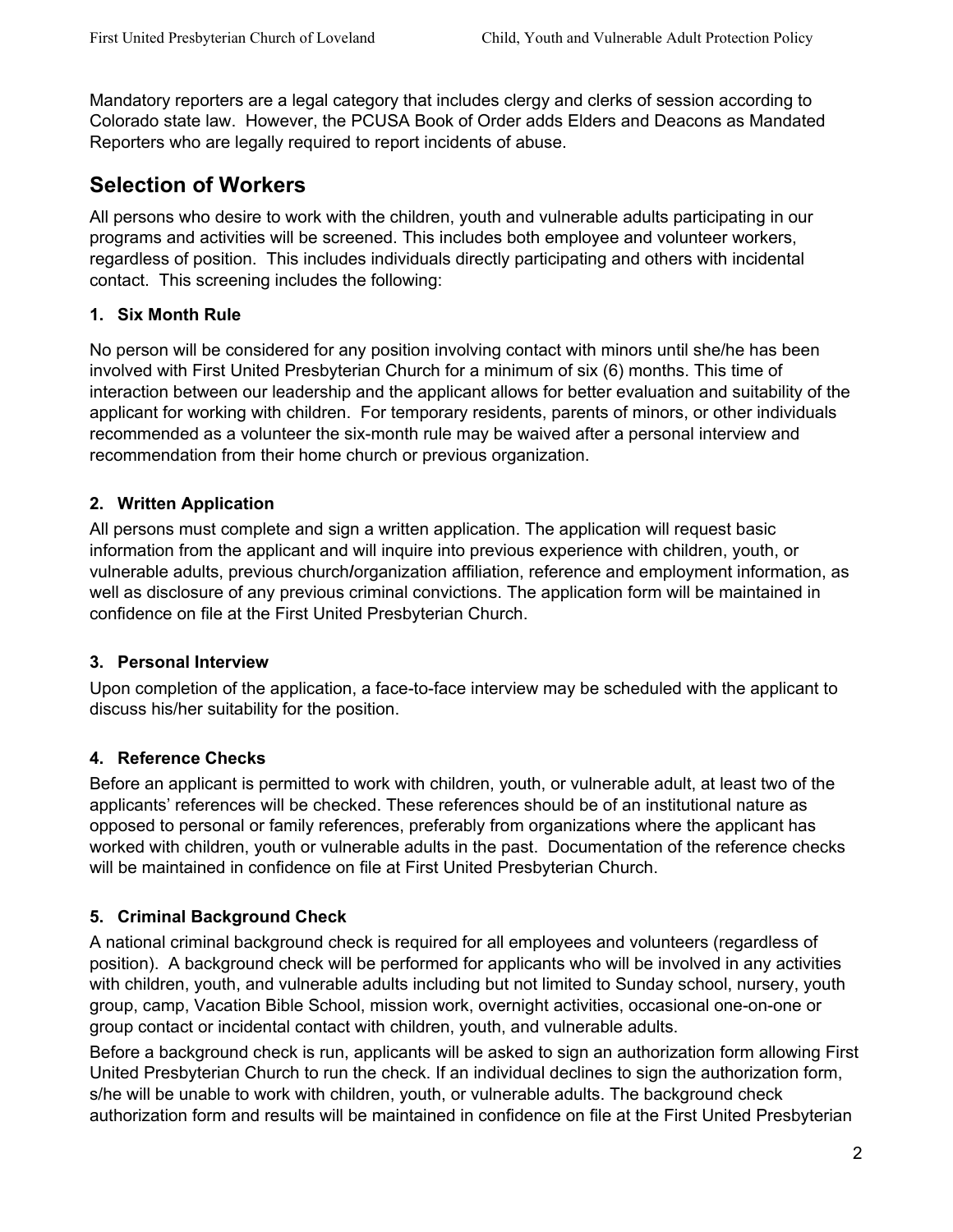Church. The clearance process shall allow applicants the opportunity to correct or respond to information obtained from the background check. After the initial background check, updated background checks will be required at 3 year intervals. Any expense incurred in obtaining the criminal background check will be borne by First United Presbyterian Church.

What constitutes a disqualifying offense that will keep an individual from working with children, youth, and vulnerable adults will be determined by the minister in charge on a case-by-case basis in light of all the surrounding circumstances. Any persons who may pose a threat to children, youth or vulnerable adults will be prohibited from working in any ministry involving children, youth or vulnerable adults. Generally, convictions for an offense involving children, youth or vulnerable adults and/or for offenses involving violence, dishonesty, illegal substances, indecency and any conduct contrary to our mission will preclude someone from being permitted to work with children, youth, and vulnerable adults. Failure to disclose a criminal conviction on the application form will also be a disqualifying event. In the event the applicant believes the decision of the minister in charge is not supported by the evidence, he or she may request a hearing by the full session, at which hearing the applicant may present testimony/evidence on his or her own behalf.

# **Youth as Workers**

We recognize that there may be times when it is necessary or desirable for youth (paid or volunteer) who are themselves under age 18 to assist in caring for children during programs or activities. The following guidelines apply to teenage workers:

Must be at least age 12.

Must be screened as specified above.

Must be under the supervision of an adult and must never be left alone with children except in an emergency.

Must have information requested in selection of workers and documentation required by this policy co-signed by a parent or guardian.

First United Presbyterian Church recognizes the importance of children below age 12 being allowed to participate in service to the Church. When a child below age 12 wishes to serve as a volunteer in any given classroom they will be allowed pending approval of the Pastor or Elder of Christian Education. This child will be under the direct supervision of an adult and the youth worker's presence will not fulfill the two-adult requirement.

# **Standards of Conduct**

Workers (always referring to both employee and volunteer) are tasked with guarding the physical and emotional safety of those in their care and with being alert for signs of all individual's well being.

No worker shall engage in any act of abuse or harassment with a child, youth, or vulnerable adult.

No worker shall touch, interact with, or otherwise communicate with a child, youth, or vulnerable adult in any way that is intended to be physically harmful, sexually stimulating, emotionally demeaning, or exploitative.

Common expressions of affection and affirmation (including hugs and pats on the back) or physical care (including diaper changes and first aid) are appropriate in this and in any other community of caring Christians. Care must be taken, however, that physical expressions of affection are not excessive or imposed on another individual.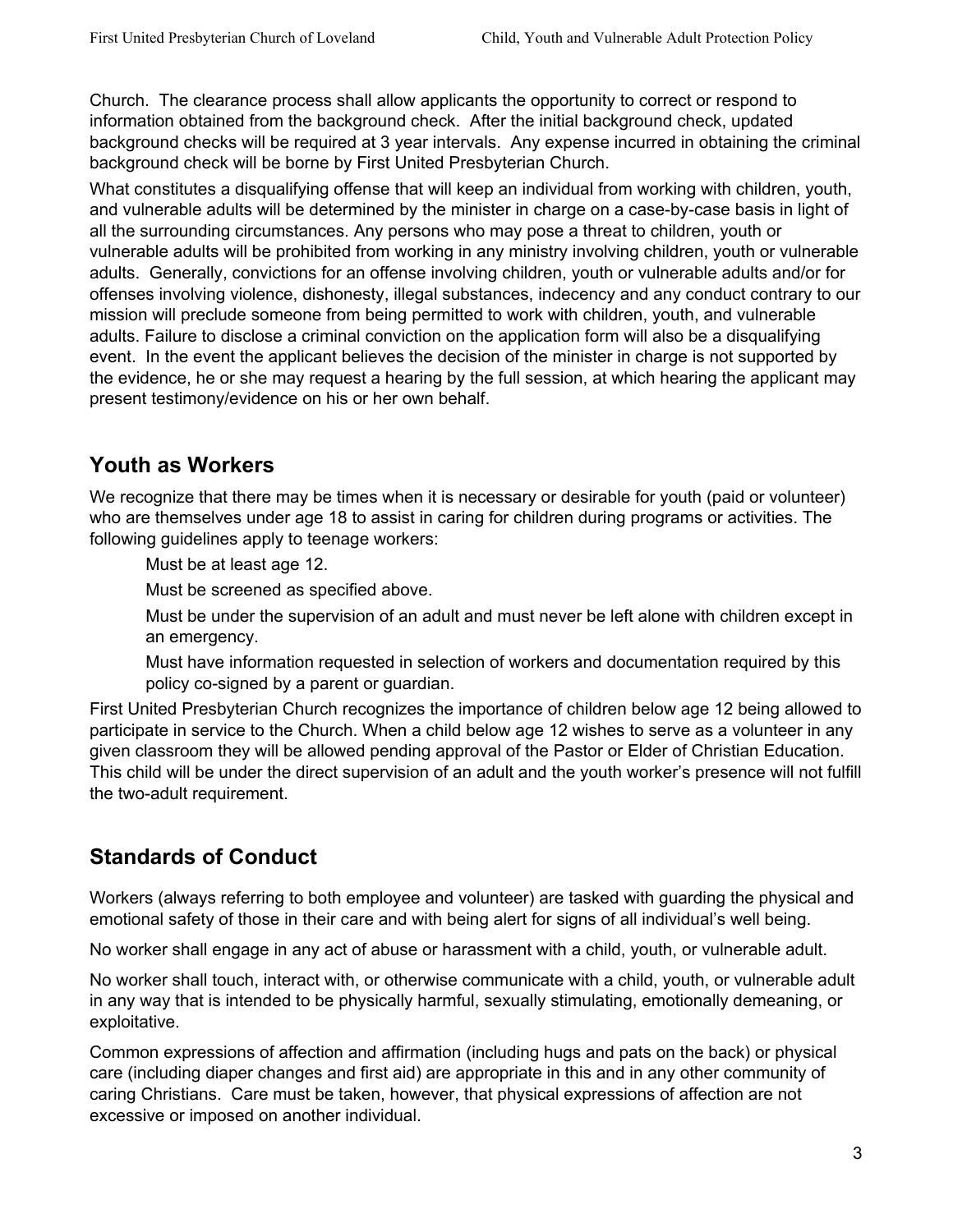If an unaccompanied worker meets with a single person to conduct a private discussion, that meeting shall be held at First United Presbyterian Church when the church is open for scheduled group activities or shall be held in a public place. In no case shall an unaccompanied worker meet with a single child, youth, or vulnerable adult at First United Presbyterian Church unless there is at least one other employee or volunteer in the building. This employee or volunteer must be aware of the time and location of the private meeting, although the identity of the vulnerable person may remain confidential.

On any church-sponsored activity for which First United Presbyterian Church arranges transportation, one worker may transport individual children, youth or vulnerable adults as long as there are two or more individuals in the vehicle. Individuals will be picked up and dropped off as a group at church or at other designated locations. Exceptions to this clause may be made in the case of emergencies or with written permission of a parent or guardian.

## **Implementation**

First United Presbyterian Church will provide policy information to all workers (employee or volunteer) approved through the Selection of Workers process. Each worker shall submit a signed confirmation of receiving, understanding, and agreeing to follow the policy.

Organizations using First United Presbyterian Church's facilities shall either show proof of comparable policy or agree to abide by this policy.

## **Training**

First United Presbyterian Church will provide training on this child, youth and vulnerable adult protection policy to all new workers (employee or volunteer) and will provide opportunities for additional training classes or events on an annual basis. All workers are strongly encouraged to attend these training events annually. The training will help raise awareness, identify appropriate and inappropriate behavior associated between children, youth and vulnerable adults, show procedures for reporting any inappropriate behavior, and provide information in complying with state and federal laws dealing with abuse of children, youth, and vulnerable adults.

## **Open Door Policy**

Classroom doors should remain open unless there is a window in the door or a side window beside it. Doors should never be locked while persons are inside the room.

## **Two Adult Rule**

A minimum of two unrelated adults, who have been approved to work with children, youth and vulnerable adults will be in attendance at all times during programs and activities. Some classes may have only one adult teacher in attendance during the class session; in these instances, doors to the classroom should remain open, there should be no fewer than two students with the adult teacher, and a second approved worker will be in the building actively roaming class sessions. Minors are not allowed to be alone with one adult on our premises or in any sponsored activity unless in a counseling situation. Counseling sessions are limited to 30 minutes in duration and 3-4 sessions unless conducted by a licensed professional after 3-4 sessions. Counseling sessions occur only with prior written approval of the parent/guardian and consent of the worker's supervisor. Counseling sessions take place in a location visible by others.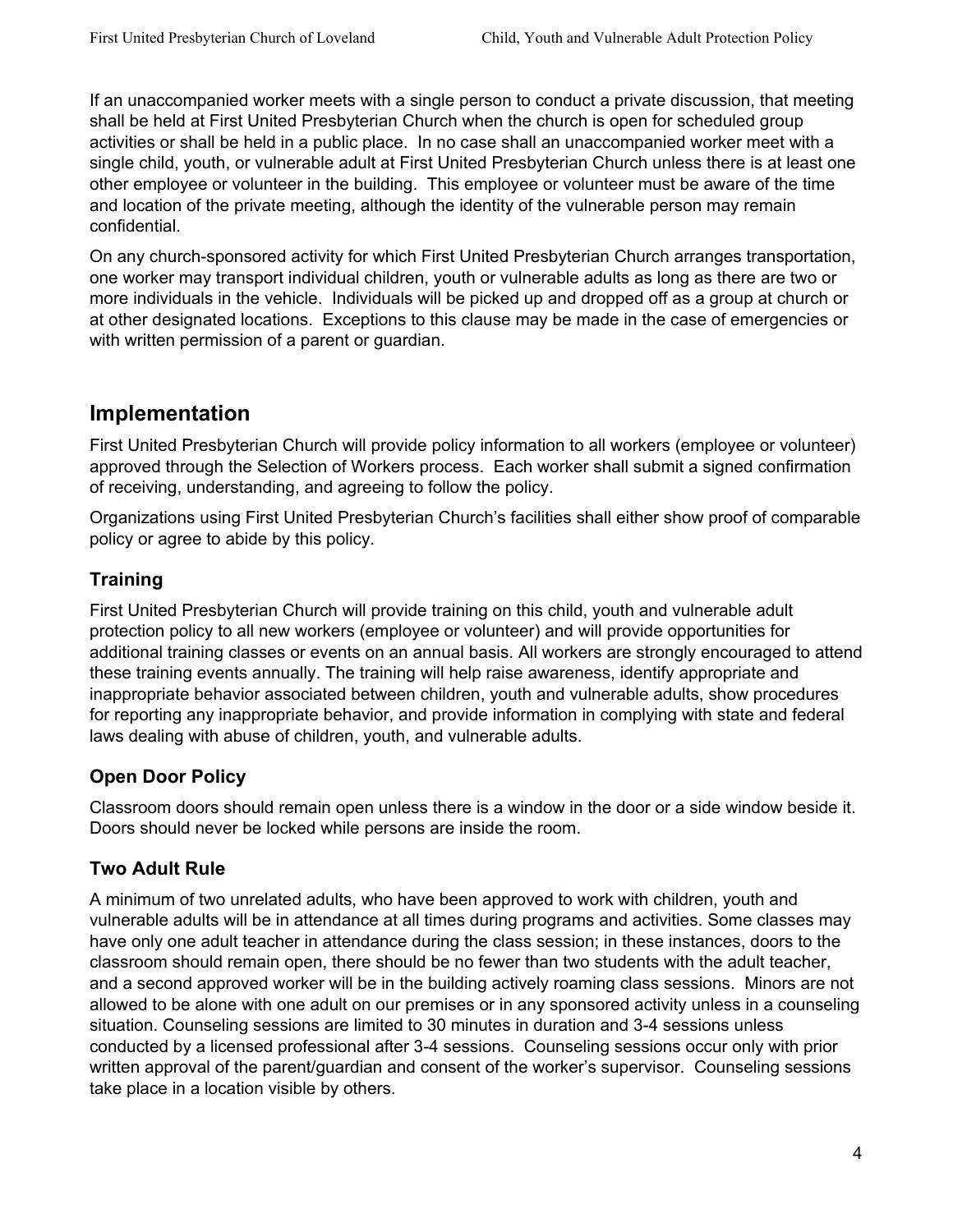### **Vacation Bible School/Camp Check-in/Check-out Procedure**

For children below 1st grade, a security check-in/check-out procedure will be followed. A parent or guardian will sign in/out the child. The parent or guardian must present identification or be known as the child's parent or guardian. In the event that a parent or guardian is unable to pick up the child additional responsible parties will be named by the parent or guardian and will need to show identification before dropping off or picking up the child. The pastor or Elder for Christian Education will be contacted if none of the above is available. They will be responsible for releasing the child to the care of a parent or guardian or responsible party after discussing the surrounding circumstances with the parent or guardian.

### **Restroom Guidelines**

Children five years of age and younger should use a single-stall bathroom if one is available. If a single-stall bathroom is not available, workers should escort a group of children to the hallway bathroom. They should always go in a group, never taking a child to the bathroom alone. The workers should check the bathroom first to make sure that it is empty, and then allow the children inside. The workers should then remain outside the bathroom door and escort the children back to the classroom. If a child is taking longer than seems necessary, the worker should open the bathroom door and call the child's name. If a child requires assistance, the workers should prop open the bathroom door, and leave the stall door open as they assist the child.

For children over the age of five, at least one adult male should take boys to the restroom and at least one adult female should take girls. The worker should check the bathroom first to make sure that the bathroom is empty, and then allow the children inside. The worker should then remain outside the bathroom door and escort the children back to the classroom.

For the protection of all, workers should *never* be alone with a child in a bathroom with the door closed and never be in a closed bathroom stall with a child. Parents are strongly encouraged to have their children visit the bathroom prior to each class.

## **Sick Child Policy**

It is our desire to provide a healthy and safe environment for all of the children at First United Presbyterian Church. Parents are encouraged to be considerate of other children when deciding whether to place a child under our care. In general, children with the following symptoms should NOT be dropped off:

Fever, diarrhea, or vomiting within the last 48 hours

Green or yellow runny nose

Eye or skin infections

Other symptoms of communicable or infectious disease

Children who are observed by our workers (employee or volunteer) to be ill will be separated from other children and the parent or guardian will be contacted to request that the child be picked up for the day.

## **Medications Policy**

It is the policy of First United Presbyterian Church not to administer either prescription or non-prescription medications to the persons under our care. A parent or guardian at home should administer medications. Parents and guardians are reminded of our sick child policy.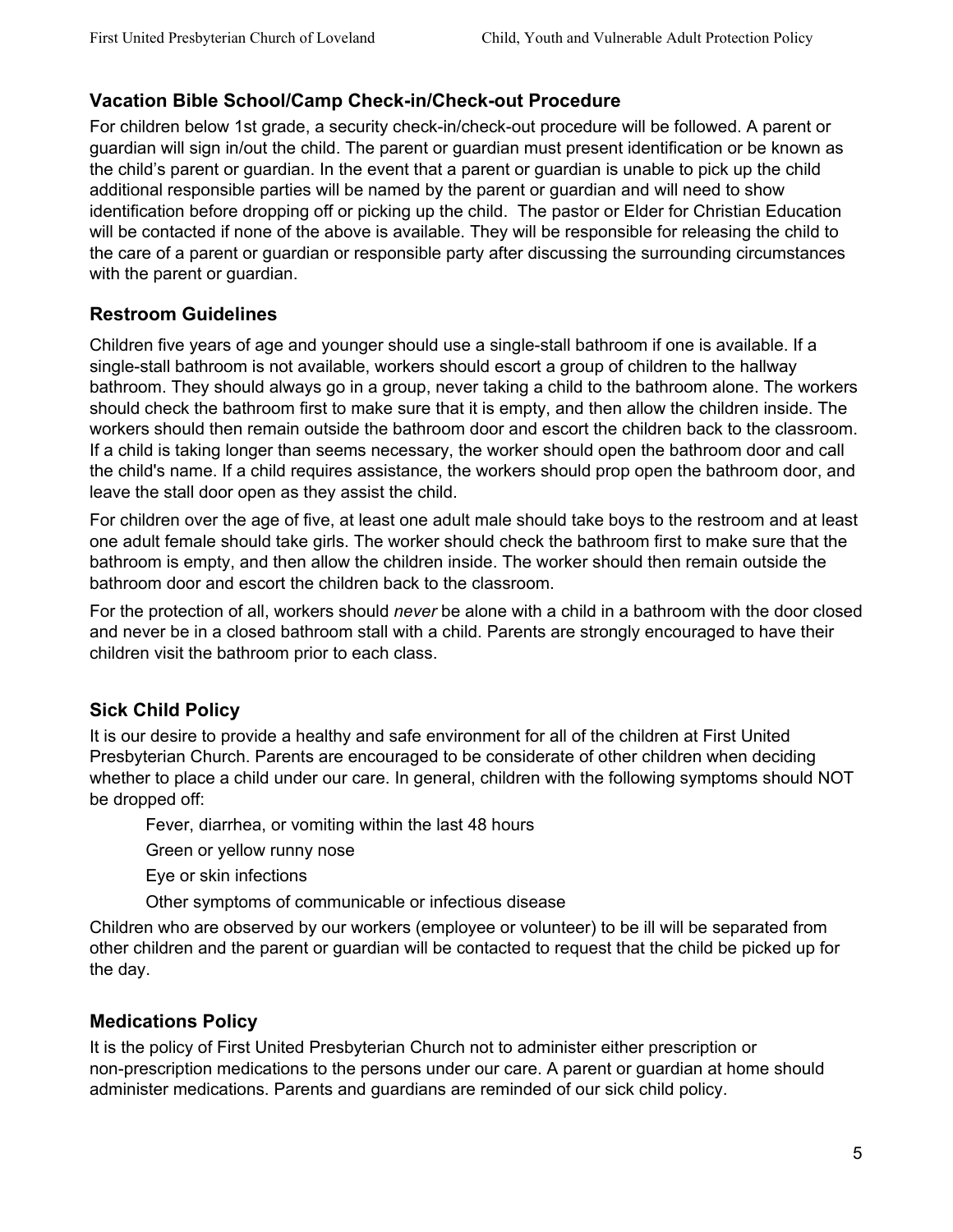Exceptions to the medications policy may be granted to parents of children, youth or vulnerable adults with potentially life-threatening conditions (such as asthma or severe allergic reactions). Parents of such persons should address their situation with the Pastor or Elder for Christian Education to develop a plan of action.

### **Discipline Policy**

It is the policy of First United Presbyterian Church not to administer corporal punishment, even if parents or guardians have suggested or given permission for it. There should be no spanking, grabbing, hitting, or other physical discipline of children, youth or vulnerable adults. Workers should consult with the pastor or Elder for Christian Education if assistance is needed with disciplinary issues.

## **Accidental Injuries to Children, Youth or Vulnerable Adults**

In the event that a child, youth, or vulnerable adult is injured while under our care, the following steps should be followed:

- **1.** For minor injuries, scrapes, and bruises, workers (employee or volunteer) will provide First Aid (Band-Aids, etc.) as appropriate and will notify the child's parent or guardian of the injury at the time the child is picked up from our care.
- **2.** For injuries requiring medical treatment beyond simple First Aid, the parent and/or guardian will immediately be summoned in addition to the worker's supervisor. If warranted by circumstances, an ambulance will be called.
- **3.** Once the person has received appropriate medical attention, an incident report will be completed.

## **Responding to Allegations of Abuse to a Child, Youth or Vulnerable Adult**

For purposes of this policy, "abuse" is any action (or lack of action) that endangers or harms a person's physical, psychological or emotional health and development. Abuse occurs in different ways and includes the following:

**Physical abuse** – any physical injury to a person that is not accidental, such as beating, shaking, burns, and biting.

**Emotional abuse** – any emotional injury when the person is not nurtured or provided with love and security, such as in an environment of constant criticism, belittling and persistent teasing.

**Sexual abuse** – any sexual activity between an adult and a child, youth, or vulnerable adult or between a child and another child at least four years older than the victim, including activities such as fondling, exhibitionism, intercourse, incest, and pornography.

**Neglect** – depriving a person of his or her essential needs, such as adequate food, water, shelter, and medical care.

Workers (employee and volunteer) may have the opportunity to become aware of abuse or neglect of the persons under our care. In the event that an individual involved in the care of children, youth, or vulnerable adults at First United Presbyterian Church becomes aware of suspected abuse or neglect under his/her care, this should be reported immediately to the pastor or a ruling elder for further action including reporting to authorities as may be mandated by state law.